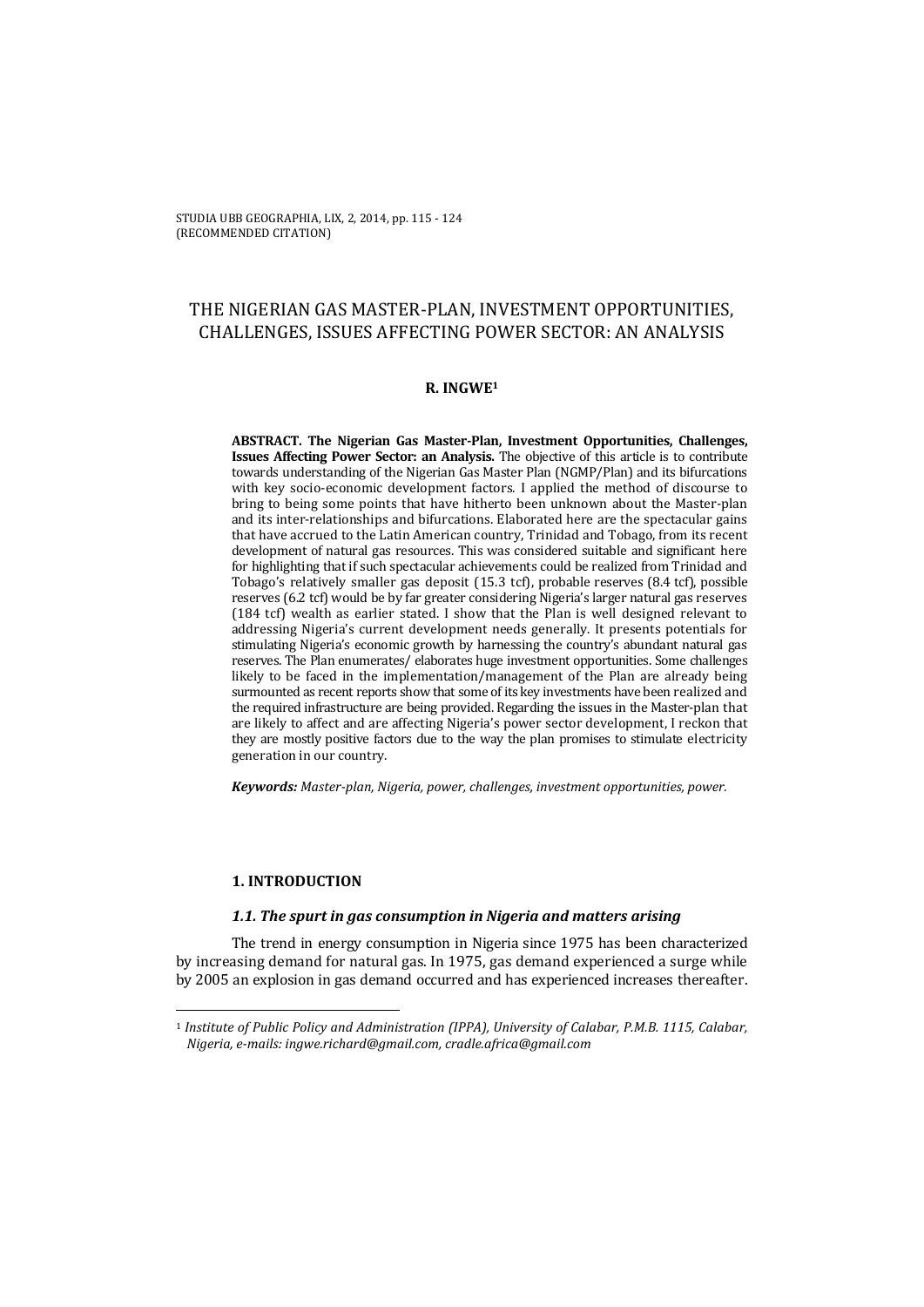Forecast show that the extent of global gas demand level was going to exceed 20bcf/day by 2011, exceed 25,000 MMS of gas volume utilized by 2015 (Yar'Adua, 2007). The foregoing explosion in gas demand led to the conception of the Nigerian Gas Master-plan. Those who view the Nigerian Gas Master Plan (hereafter NGMP) describing the documents that have launched by NNPC (Ige, 2008, Yar'Adua, 2007) for promoting the country's natural gas development and myriad related follow-up activities afterwards as well as activities undertaken and ongoing concerning management including implementation) represents the "renaissance" for Nigeria's socio-economic and environmental resuscitation. Although, dedicated exploration for gas is yet to be done as systematical mapping and purposeful way rather than estimated through exploration activities aimed at discovering petroleum oil, Nigeria's natural gas reserve has been acknowledged to be very large (Ige, 2008). With proved reserves of 182 trillion cubic feet (tcf), Nigeria has been ranked at the seventh position of the world largest. Nigeria's natural gas wealth is not only so adjudged in terms of the large quantity, its zero per cent sulphur content and richness in natural gas liquids makes it to be reputed to be of the highest quality that is fondly described as "sweet".

Therefore, the above assertion that the Nigerian Gas Master-Plan represents a renaissance for socio-economic and environmental development arises from an informed study and understanding of the Master plan's mission, vision, and commitment of its engineers and architects. The visionary and promising contents of the NGMP are exactly what Nigeria has required and ought to have undertaken many years previously to replicate "the Gas Revolution" that started bearing fruits in the USA, among others are accomplishing through application of new technologies (hydraulic fracturing or "fracking") for transforming their economies/societies. The latter involves strategic energy sector planning and management that have facilitated accomplishments or caused turns-around involving dynamisms in institution, processes, structures, and attitudes, acceleration of economic growth, reduction of poverty (Kolb, 2014; Todaro, Smith, 2005) among other achievements that persuade concerned scholars to described the foregoing changes as "the Gas Revolution" in other economies that have undertaken to manage natural gas resources by utilizing strategies capable of harnessing natural gas resources to achieve socio-economic-environmental development goals and objectives thereby raising living standards considerably (Kolb, 2014). Rather than undertaking energy revolution, Nigeria's energy landscape has for too long been kept to either stagnate, decline or "submerge in a quagmire" that has trapped or captured attempts and opportunities for achieving economic growth and socio-economic development to the extent that it could be tolerated if someone say that any attempt at change is permissible. However, attempts at changing Nigeria's energy landscape have been few. If any, they have either been scams or belonged to categories of the mediocre: not effective.

### *1.2. Objectives*

The general objective of this article is to contribute towards understanding of the Nigerian Gas Master Plan (NGMP) and its bifurcations with key socio-economic development factors.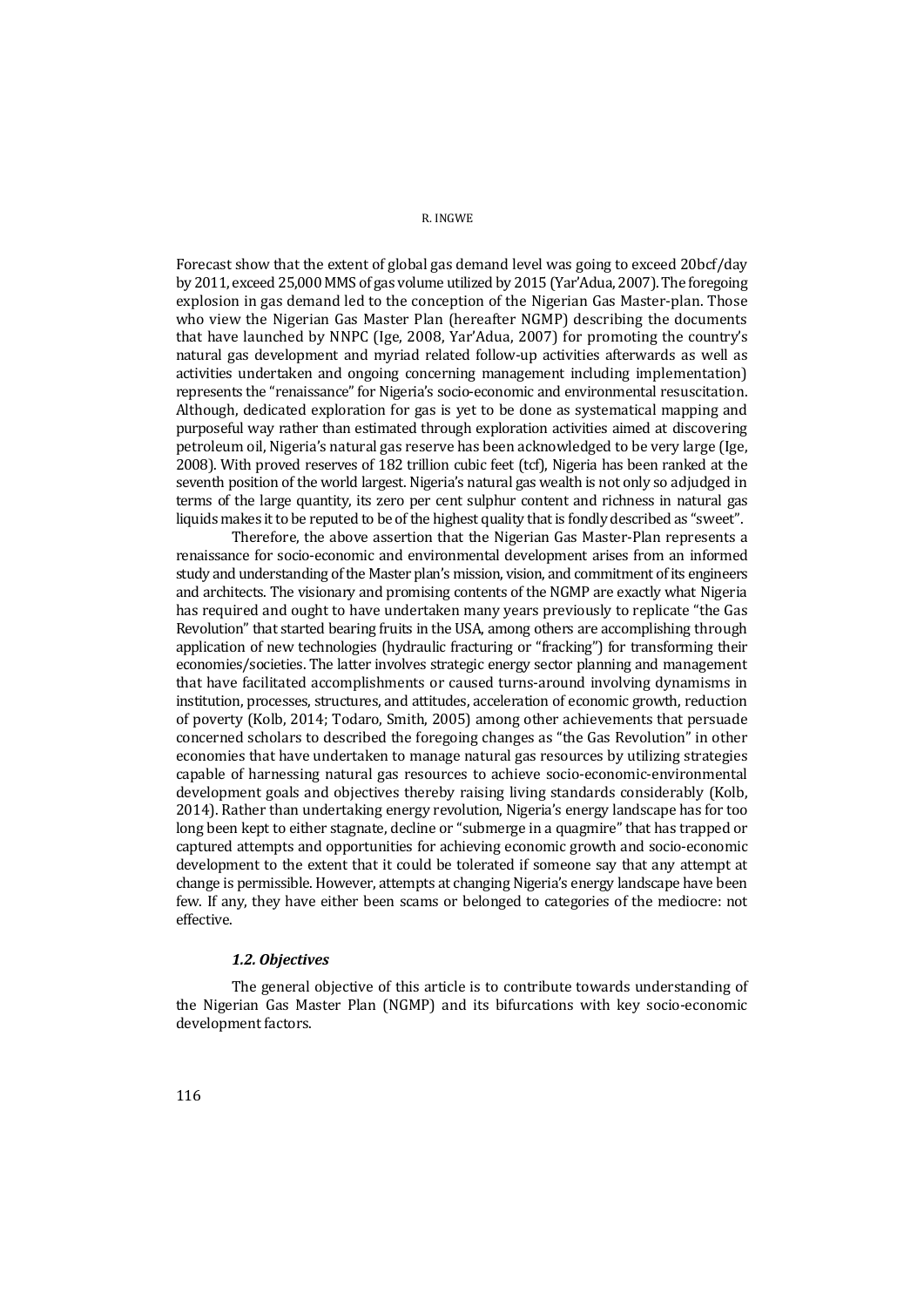THE NIGERIAN GAS MASTER-PLAN, INVESTMENT OPPORTUNITIES, CHALLENGES, ISSUES AFFECTING …

#### *1.3. Organization*

In the rest of this article, I present (in appropriate section, as labeled) materials relevant for achieving the following specific objectives drawn from the title of this study/article. I begin by elaborating a theoretical-conceptual framework of innovative (economic development) planning/management as befitting the natural gas revolution and in fact any comparable innovative large-scale undertaking. I follow on by showing the huge gains that have accrued to the Latin American country, Trinidad and Tobago, from its recent development of natural gas resources. This is significant for many reasons including highlighting that the spectacular achievements realized from Trinidad and Tobago's relatively smaller gas deposit (15.3 tcf), probable reserves (8.4 tcf), possible reserves (6.2 tcf) would be by far greater considering Nigeria's larger natural gas reserves (184 tcf) wealth as earlier stated.

Then, I relate the latter to the former i.e. the natural gas revolution to innovative planning/management by elaborating the latter almost immediately after the former. However, I present the method adopted for implementing this study before the natural gas revolution. I follow on by examining investment opportunities capable of being spurned by the NGMP (as has been known/experienced by other economies that plannedmanaged-implemented large-scale gas revolutions). I examine challenges: those generally associated with the NGMP and more specific challenges in the nexus of Nigeria's embattled electricity/power sector. Afterwards, I conclude the paper by summarizing its key points and recommending strategies for enhancing the NGMP management such that the expected benefits to the power sector are realized for the facilitation of national economic growth.

# **2. THEORETICALLY AND CONCEPTUALLY FRAMING THE NIGERIAN GAS MASTER-PLAN ON NEO-LIBERALISM**

This study presents features that make it amenable to elucidation by drawing from the perspectives offered by the doctrine of neo-liberalism. However, considering the need to avoid repeating my earlier espousals of the violent character of this doctrine, (neoliberalism) (e.g. Ingwe, Ukwayi, 2014, among others), I adopt only two of its multiple perspectives here. Of the four major understandings/interpretations of neoliberalism recently clarified, the following are brief elaborations of the two selected versions.

# *2.1. Ideological hegemonic project perspective*

Neo-liberalism in this sense denotes organized class-based alliances whereby the elite who apply their dominance (influence) to contrive programmes that are usually designed to foist on the weaker majority images of the world preferred by them (elite). Some people of central interest under this neoliberalist conception include: those who willingly consent to domineering influences; people who conceive neo-liberalism and the specific ideas they create; and people who lead in consenting to or adopting the ideas and actions foisted by dominant groups (Springer 2012, p. 136 citing Cox 2002; Dumẽnil and Lẽvy 2004; Harvey 2005; Peet 2002; Plehwe et al., 2006).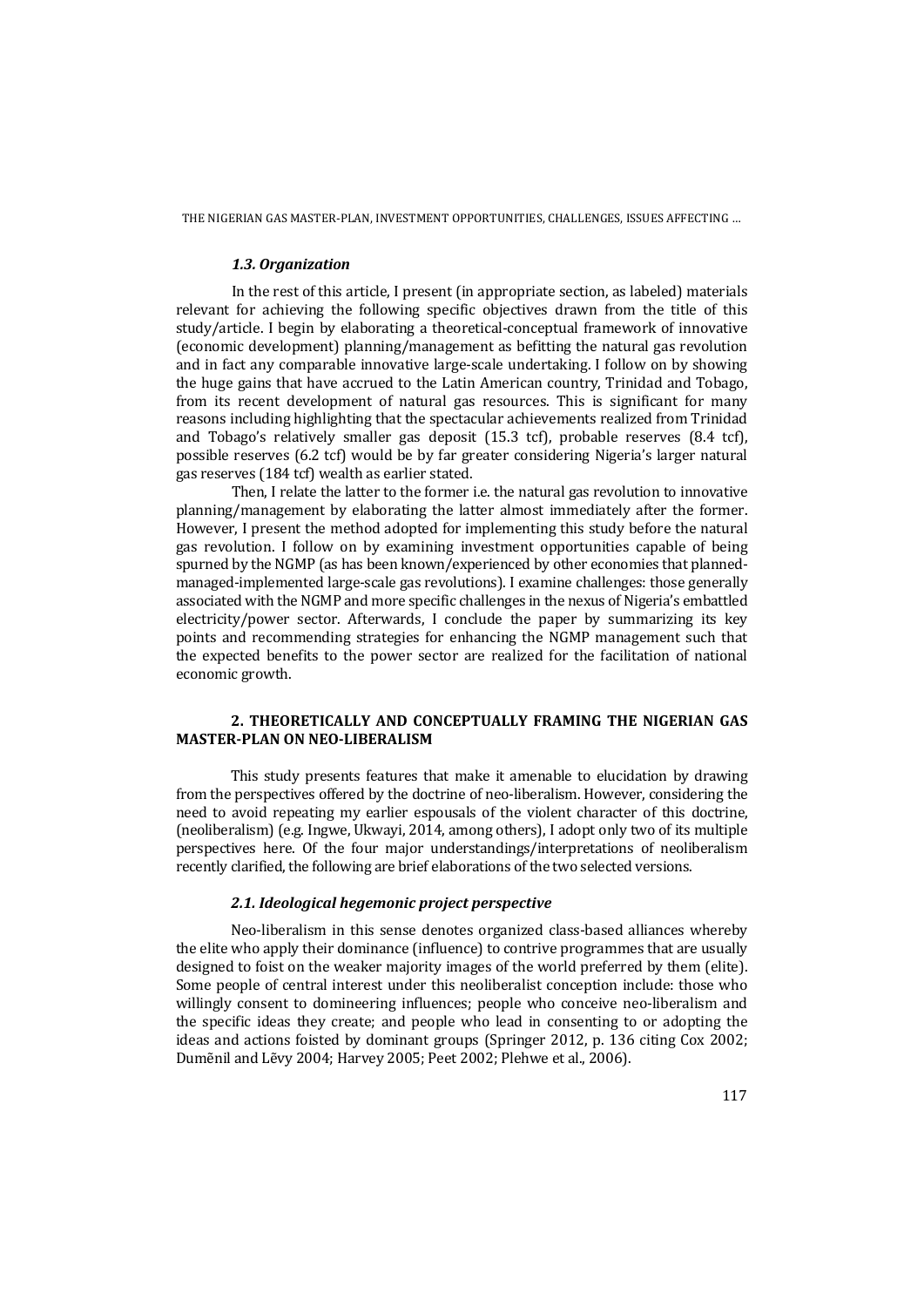#### *2.2. Policy and programme*

This dimension of neo-liberalism connotes systematic reworking of certain specific categories including ownership and management of economic activities and production systems by either the State (or public sector) and/or private (businesses) in such a way that the latter –who are most related to or are themselves business owners – make themselves heirs "qualified" to take over the wealth, corporations and establishments hitherto owned and controlled by the public/State. The motives usually employed in the systematic reworking of socio-economic and political re-configuration of societies include: privatisation, liberalisation, deregulation, depoliticisation, and monetarism (Springer 2012: 136 citing Brenner and Theodore 2002; Klepeis and Vance 2003; Martinez and Garcia 2007; Ingwe, Ukwayi, 2014).

### **3. SOCIO-ECONOMIC CONTEXT FOR UNDERSTANDING URGENT NEED FOR SOCIAL DEVELOPMENT POLICY MAKING IN NIGERIA**

Nigeria's population projected at 169 million has been nearly 20 percent of sub-Saharan Africa (SSA)'s total population (732.5 million, 2005) (Nigeria, 2007, 2007b, WRI, UNDP, UNEP, World Bank, 2005, p. 177). Nigeria has been better known for oil than gas for many reasons. First, emphases on exploration for oil has led to discoveries of large proven oil deposits (4,635 million metric tones of oil equivalent (*mtoe*) of oil and 4497 *mtoe* of natural gas (WRI et al, 2005: 201). Second, Nigeria's has occupied enviable positions of being one of the world's leading oil producers/exporters. Third, oil export has earned for Nigeria an average of between US\$15-US\$20 billion annually since the 1970s to the present (Adams, 1991). Unfortunately, a disproportionately large part of these earnings have been stolen by the elite (who constitute less than one percent of the total population). It is reported that Nigeria's US\$1 billion was stolen in 1978 by military dictators who were in power between 1976 and 1979. Between US\$50- US\$ 210 billion was reportedly stolen by the Sani Abacha dictatorship between 1993 and 1997 (Ingwe, 2014, Lombardi 1986 cited in Adams, 1991, Omojola, 2007: 20-35, Ribadu, 2009). The consequence of this high level of corruption on the health sector is gross under-funding and mass poverty. About 70.2 and 90.8 percent of the nation's population lived on less than US\$1/day and US\$2/day respectively in 1997 (WRI et al, 2005, Ingwe, 2009). Nigeria's ranking on the human development index (where the most developed country was represented as "1") was only 0.47.

 Electric-power production and supply oscillated between 2,000MW to 5,000MW daily for distribution to the nation's population projected at about 161 million (Ingwe, Anwunah, Ojeigbu, Martins, 2014, Business Day, 2011, p. 21, Sambo, Garba, Zarma, and Gaji, (no year)). At this moment of expectation (Nigeria's gas sector is being constructed and yet to realize its full potentialities, we can only project the gas sector's job creation potentials by drawing from its track records in nations that are reaping from the ongoing "…Gas Revolution" (Kolb, 2014). Following brief reports of direct and indirect jobs created by gas in the US were: 37,000 new direct jobs (2011); the latter direct jobs in the United States' oil and natural gas extraction activities were responsible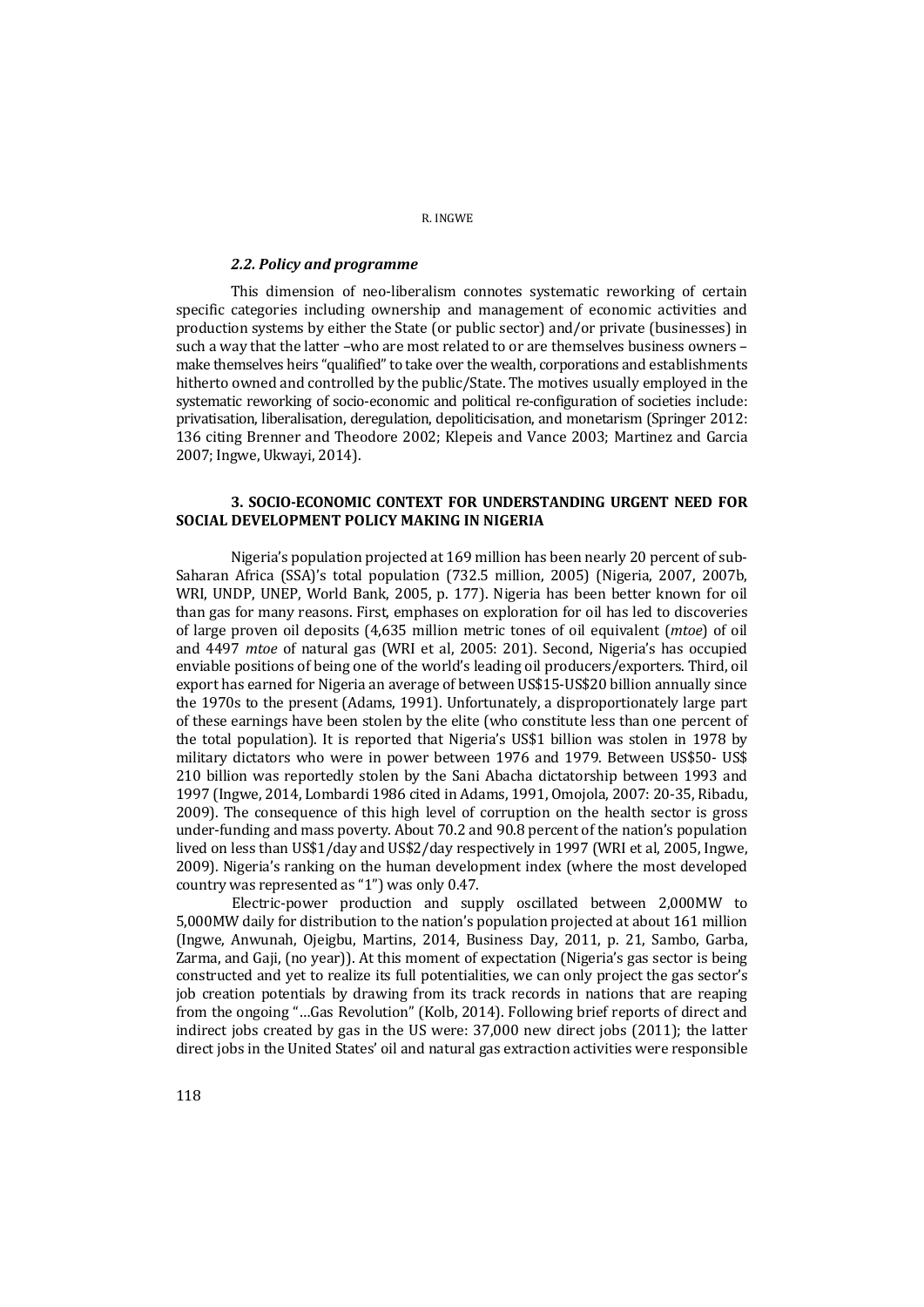for creating (or drove) the creation of another 111,000 U.S. jobs related to industries that supply the energy industry with goods and services. That is, "for every one new job in the U.S. oil and gas industry, three more new U.S. jobs were created elsewhere" (ExxonMobil Perspectives, 2012).

#### **4. COMPARING WITH TRINIDAD AND TOBAGO'S NATURAL GAS SECTOR**

This Latin American country provides a lesson for understanding the potential of Nigeria's Gas Master Plan to fuel economic transformation. A 2014 update of this economy's characteristics revealed that oil and gas contributed about 40% to the GDP and 80% of exports while employment got only 5%. Over the last decade, the country's economic planning has focused much more of its efforts on natural gas sub-sector development implying decline of its oil production. However, the decline in oil subsector contribution or share is attributed to declining reserves, itself resulting from reduced (or lack of) government investment in the sub-sector, and the changing global gas market (provoked by the unconventional gas growth in the USA and spreading elsewhere) –issues that are have raised (are raising) concerns for the long-term growth of the country's gas (and other general energy) (sub)sector.

 The country's non-associated natural gas reserves were reported by Ryder Scott (as at 2009, 1st January) to possess the following: Proved reserves (15.3 tcf); Probable reserves (8.4 tcf); possible reserves (6.2 tcf). Additionally, "exploratory resources" were reportedly (29.6 tcf). Trinidad & Tobago's natural gas derived from its fields is primarily classified as "sweet" gas -comprising 0.1% - 0.35% carbon dioxide and negligible sulphur compounds (Hamel-Smith & Co, 2013). Some important achievements of Trinidad and Tobago's gas sub-sector deserve mention here. First, Trinidad and Tobago's population have been enjoying cheap electricity, which is derived from its natural gas applications in the context of the country's increasing renewable energy sector's recent garnering of momentum for growth thereby strengthening the overall energy sector. Second, many products derived from natural gas constitute major exports of the economy. The include petroleum oil and natural gas-based industrial products such as liquefied natural gas (LNG), methanol, ammonia, urea, that add to other export products (steel, beverages, processed food, cement, cotton textiles). Third, the economy's gas sub-sector contributes towards the low unemployment rate (5.6% 2012 estimate) in comparison to the higher rate for the world (56) 5.5% (2011 est.) as well as a good scenario of population living below poverty line (17%, 2007 estimate. Fourth, that this economy receives one of the highest rates of investment globally, exhibits one of the highest levels of per capita incomes in Latin America has much owed to the gas (and oil) economies (Theodora.com, 2014). Fifth, I present in the following the approximate gas use by sector in the country of Trinidad & Tobago: Petrochemicals 27%, Power Generation 7%, Iron & Steel 3%, LNG 60%, Own use (Field) 1%, Gas Processing 1%, and Light industrial and others 1% (Hamel-Smith & Co. 2013). We realize from the foregoing uses how gas has been applied in manifold sectors of the economy. It is apposite to examine the objectives of the Nigerian Gas Master-Plan with a view to noting how it addresses or how it promises to address the foregoing problematic scenarios.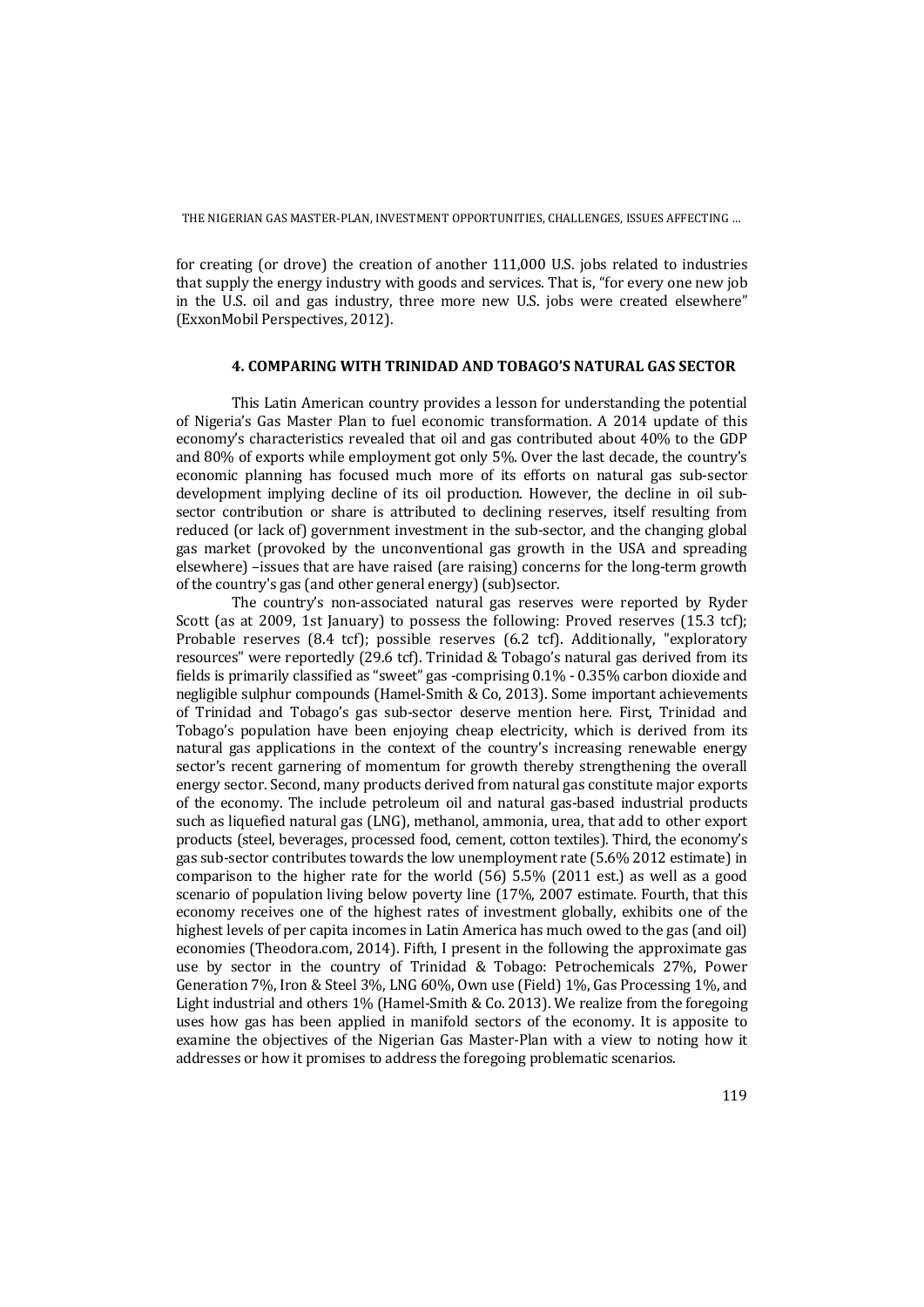### **5. THE NIGERIAN GAS MASTER-PLAN**

I now turn towards analyzing the Nigerian Gas Master-plan.

### *5.1. Objectives of the Nigerian Gas Master-Plan*

The general objective of the Nigerian Gas Master-Plan is to stimulate the country's economic growth through natural gas sub-sector development. This strategy was decided on following the economic histories (studies) of similar strategies and success stories of gas development in other countries (see, lessons from Trinidad and Tobago, in this article). Following are specific objectives of the Nigerian Gas Master-Plan. To maximize the multiplier effect of gas in the Nigerian economy, some key strategies would (are being undertaken). Some of those include using gas to facilitate the performance of electric-power generation (this aspect shall be elaborated in one of this paper's sections later). Up-scaling of domestic LPG and public transportation based on compressed natural gas, and stimulation of wide-ranging industrial development using natural gas products such methanol, ammonia, urea, chemical fertilizers, among other products that can both be consumed locally and exported to obtain foreign exchange.

To optimize Nigeria's share and competitiveness in high value export markets, some more specific thoughts/plans were considered. These include discriminatory participation in high value markets and strategic positioning of relevant aspects of these economies/products in the market as a means of achieving economic growth.

To achieve the third specific objective (of guaranteeing long term gas-security in Nigeria), a sustainable development approach involving consideration of ensuring transgenerational needs are met through the application of ecological principles of gas (resource) management (Yar'Adua, 2007).

### *5.2. Investment opportunities in Nigeria's gas Master-plan*

Manifold and massive investment opportunities are both presented and promised by Nigeria's larger and growing natural gas sub-sector of the energy sector. Detailed data and information gathered from the Nigerian Gas Master-Plans road-shows in multiple locations (London, Singapore and Abuja, between 15th May to 23 May 2008) reveal distinct categories of investment opportunities in Nigeria's rapidly evolving gas market that have been identified. The natural gas infrastructure blueprint comprises two key investment categories. They include: gas gathering and processing facilities, CPF, and gas pipeline transmission systems (plus compressor stations). The strategy for the latter deserves brief statement.

# *Strategies for gas infrastructure development*

Since there are two key investment categories of the gas infrastructure (gas gathering and processing facilities, CPF, and gas pipeline transmission systems (plus compressor stations), these briefs on the strategies shall cover both as follows.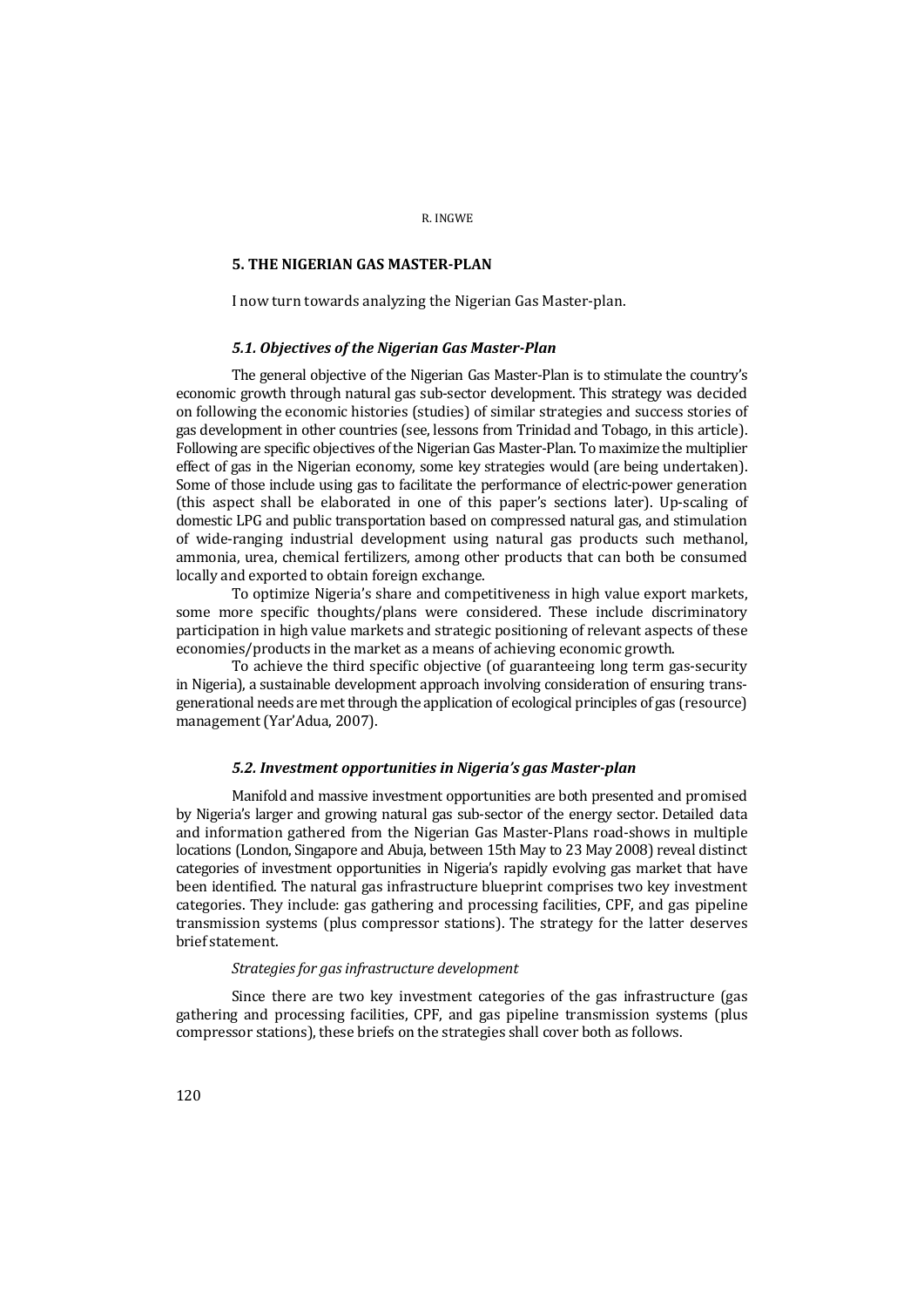#### THE NIGERIAN GAS MASTER-PLAN, INVESTMENT OPPORTUNITIES, CHALLENGES, ISSUES AFFECTING …

# *Strategy for development of gas gathering and processing facilities, CPF*

This involves developing dedicated to gas gathering and processing to form three gas hubs in Nigeria. Their labels/designations and locations are: West Delta (Warri and Forcados environs); Obiafu (West Port Harcourt); and Akwa Ibom and Calabar axis. The plan is to constitute these into centres for treating wet gas, extracting LPG/NGLs, exporting lean gas into transmission systems. The organization of investment is based on plants' ownership and operation as tolling facilities serving the needs of third party gas actors. Third party gas can also be purchased and accessed.

# *Strategies for development of gas pipeline transmission systems (plus compressor stations)*

This involves developing infrastructure dedicated to gas pipeline transmission systems (plus compressor stations) to distribute gas areas of need e.g. Nigeria. Two major features of this infrastructure category are: development of three gas transmission systems based on independent operation; and, management of an inter-connected gas transmission system.

# *5.3. Challenges in Nigeria's Gas Master-plan*

The major challenge of Nigeria's gas master-plan is supply. This problem that is viewed as particularly relevant to the domestic market is underlain by five factors. They include: availability, affordability and commerciality of supply, deliverability and its cost-effectiveness, legal and regulatory framework, and funding. Some expatiation of the foregoing specific challenges would enhance clarity. The challenge of supply availability pertains to three aspects. First, export orientation of the gas sub-sector since inception (the NLNG establishment mindset as was foisted on dictators by some IOCs or "Seven/ Eight sisters", which own the NLNG company. Others concern the proven reserves of rather short-term and medium term; and development of gas reserves. Regarding the affordability and commerciality of supply challenges, three concerns are also highlighted. The latter pertain to: pricing of gas (products); securitization of revenue; and, inadequacy of bankable gas business agreements. Concerning the challenges in the nexus of deliverability and its cost-effectiveness, their two dimensions are: adequacy of gas infrastructure and costs and flexibility of infrastructure. Legal and regulatory framework poses challenges in terms of gas legislation. Funding challenge relates to guaranteeing gas infrastructure and developments. The strategic solution of the Nigeria's gas master-plan to this challenge is the decision to address them in a holistic way.

# *5.4. How Nigeria's Gas Master-plan affects Nigeria's power sector development*

For the avoidance of doubt, Nigeria's ongoing power sector resuscitation is anchored on gas supply as capital for powering independent power producing plants (IPPs) that are expected to cause substantial increases in the amount of electricity. How the Nigerian Gas Master-Plan affects the country's electricity sector could be comprehended through the related and the specific gas development programme known as the Nigerian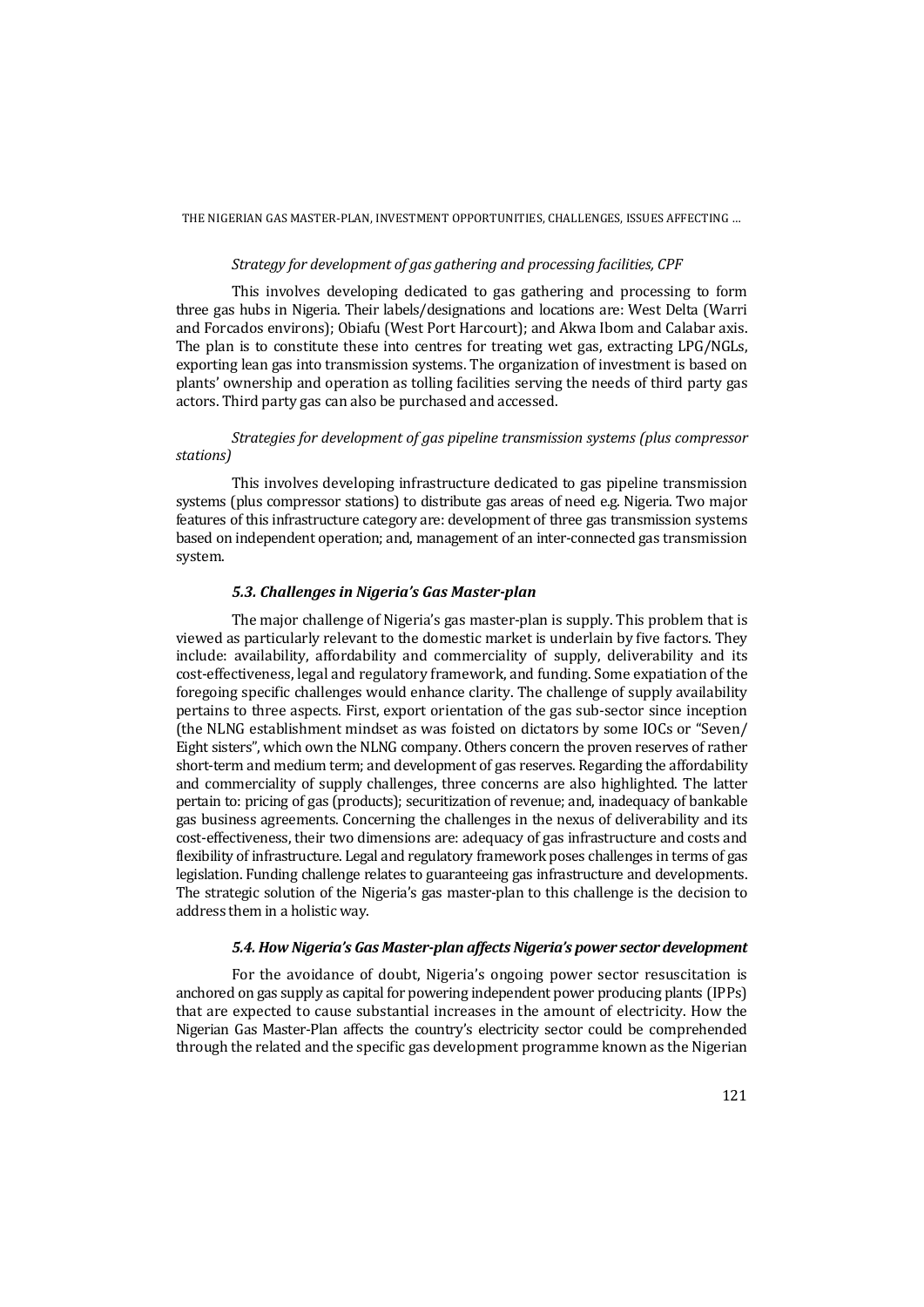Electricity and Gas Improvement Project, NEGIP, or "Gas-to-Power" and the gas supply and aggregation involving IOCs (SPDC, Chevron, and others), the Nigerian Government electric-power company, Power Holding Company of Nigeria, PHCN. The latter is financed by a World Bank credit of US\$400 million for the purpose of providing a series of partial risk guarantees. It is a component of Nigeria's Government Power Sector Reforms and CPS that was inaugurated in 2005 and has run through 2009 up to the present. The CPS advocated development of key infrastructure including power, gas, and transport (World Bank, 2009). The Master-plan's launching was in conformity and bodes well with Nigeria's electric power policy (inaugurated in 2001), Nigeria's Electric Power Sector Reform Act (EPSRA) enacted in 2005 that outlined clear power reform objectives and launch of the electricity sector reform road-map in August 2010.

The conformity is specifically marked by the Gas Master-plan's design to stimulate and offer enormous investment opportunities that could be complemented by those investments from the power sector undergoing reforms. The gas-to-power component of the Nigeria's Gas Master-plan is guaranteed through the provision of private risk guarantee (PRG) valued at US\$ 1.2 billion by the World Bank and additional US\$ 184.2 million by the African Development Bank. Additionally, the gas-to-power is also guaranteed or assured by the legal mechanisms of "pay-or-take" obligation, among other risk aversion schemes (Ayoola-Daniels, 2014).

#### **6. CONCLUSION**

This study has analyzed –after examining three issues categories in the nexus of the Nigerian Gas Master-Plan: the investment opportunities contained in it, the challenges it faces, and issues in the Master-plan that are affecting and would affect Nigeria's power sector development. I conclude as follows: the Nigerian Gas Master-plan is a well designed document that is relevant to Nigeria's development generally. Specifically, it presents potentials for stimulating Nigeria's economic growth by harnessing the country's abundant natural gas reserves. It offers huge investment opportunities as enumerated above and elaborated in the document. Although, some challenges are likely to be faced in its implementation and general plan management, there are problems that are being surmounted as recent reports show that some of its key investments have been realized and the required infrastructure are being provided. Regarding the issues in the Master-plan that are likely to affect and are affecting Nigeria's power sector development, I reckon that they are mostly positive factors due to the way the plan promises to stimulate electricity generation in our country. The implication of the plan for policy is that its objectives and goals are sufficiently laudable making it to deserve to be implemented to its logical conclusion such that all of its purposes are achieved.

#### **Acknowledgment**

*Thanks are due to Niyi Ayoola-Daniels, visiting professor of Oil and Gas Law, 2013 session M.Sc. course in Petroleum Economics, Policy and Strategy, EEI, Uniport for inspiring this article whose original version was submitted to him June 2014.*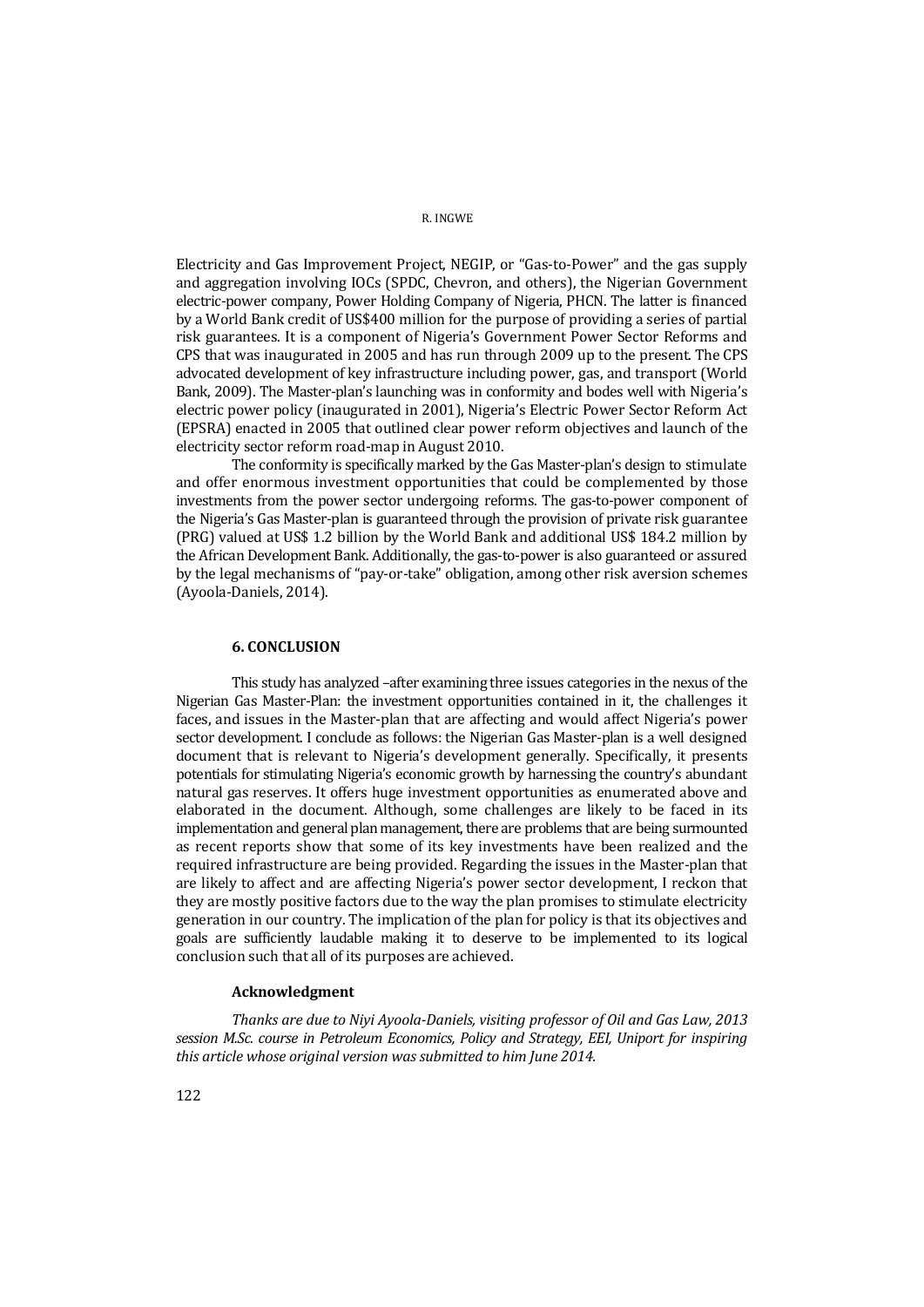THE NIGERIAN GAS MASTER-PLAN, INVESTMENT OPPORTUNITIES, CHALLENGES, ISSUES AFFECTING …

# **R E F E R E N C E S**

- 1. Ayoola-Daniels, N. (2014), *Nigerian Power Sector Reform: Policy, Legal, Regulatory and Business Issues*, Unpublished lecture notes, Emerald Energy Institute, University of Port Harcourt, Choba, Port Harcourt.
- 2. Brenner, N., Peck, J., Theodore N. (2010), *Variegated neoliberalisation: Geographies, modalities, pathways*, Global Networks 10(2), pp. 182-222.
- 3. Brenner, N., Theodore, N. (2002), *Cities and the geographies of "actually existing neoliberalism*, Antipode, 34, pp. 349-379.
- 4. Cox, R.W. (2002), *Political economy of a plural world: Critical reflections on power, morals and civilization*, Routledge, New York.
- 5. Dumẽnil, G., Lẽvy, D. (2004), *Capital resurgent: Roots of the neoliberal revolution*, Harvard University Press, Cambridge, MA.
- 6. ExxonMobil Perspectives (2012), *Energy's multiplier effect: Oil and natural gas created 9% of new U.S. jobs in 2011*, accessed on 1 July 2014 from:
- 7. *http://www.exxonmobilperspectives.com/2012/03/13/energys-multiplier-effect-oil-andnatural-gas-created-9-percent-of-new-u-s-jobs-in-2011/.*
- 8. Hamel-Smith & co. (2013), *Doing business in Trinidad and Tobago*, accessed on 28 June 2014 from: *http://www.trinidadlaw.com/home/general/subcategory.aspx?categoryID=19&subcategoryID=30.*
- 9. Harvey, D. (1973), *Social justice and the city*, Arnold, London.
- 10. Harvey, D. (1999), *The limits to capital.* Blackwell, Oxford.
- 11. Harvey, D. (2005), *A Brief History of Neoliberalism*. Oxford University Press, Oxford.
- 12. Ige, D.O. (no year), *The Nigerian Gas Master-Plan: Investor Road-show*, NNPC (Group General Manager / Senior Technical Advisor to Group MD), Abuja.
- 13. Ingwe, R., Ukwayi, J.K. (2014), *Socially-disruptive political processes in Africa's second largest economy (Nigeria): a theoretical review* (Unpublished article on file at the CRADLE).
- 14. Klepeis, P., Vance, C. (2003), *Neoliberal policy and deforestation in South-eastern Mexico: An assessment of the PROCAMPO programme*, Economic Geography, 79, pp. 221-240.
- 15. Kolb, R.W. (2014), *The Gas Revolution: At the Pivot of the World's Energy Future*, Pearson, New Jersey.
- 16. Peet, R. (2002), *Ideology, discourse and the geography of hegemony: from Socialist to neoliberal development in post-apartheid South Africa*, Antipode, 34, pp. 54-84.
- 17. Martinez, E., Garcia, A. (2000), *What is neoliberalism? A brief definition for activists*, CorpWatch, retrieved from: http://www.corpwatch.org/article.php?id=376.
- 18. Plehwe, D., Walpen, P. (2006), *Between network and complex organization: The making of neoliberal knowledge and hegemony*, in Plehwe, D., Walpen, P., Neunhoffer, G. (eds.) *Neoliberal hegemony: a global critique*, Routledge, New York, pp. 27-50.
- 19. Plehwe, D., Walpen, P., Neunhoffer, G. (eds.) (2006) *Neoliberal hegemony: a global critique*. Routledge, New York.
- 20. Springer, S. (2012), *Neoliberalism as discourse: between Foucauldian Political economy and Marxian poststructuralism*, Critical Discourse Studies, 9 (2), p. 133-147.
- 21. Springer, S. (2013), *Anarchism and Geography: A brief Genealogy of Anarchist Geographies*, Geography Compass*,* 7 (1), January, pp. 46-60.
- 22. Theodora.com. (2014) *Trinidad and Tobago*, accessed on 28 June 2014 from: *http://www.theodora.com/wfbcurrent/trinidad\_and\_tobago/trinidad\_and\_tobago\_economy.html*.